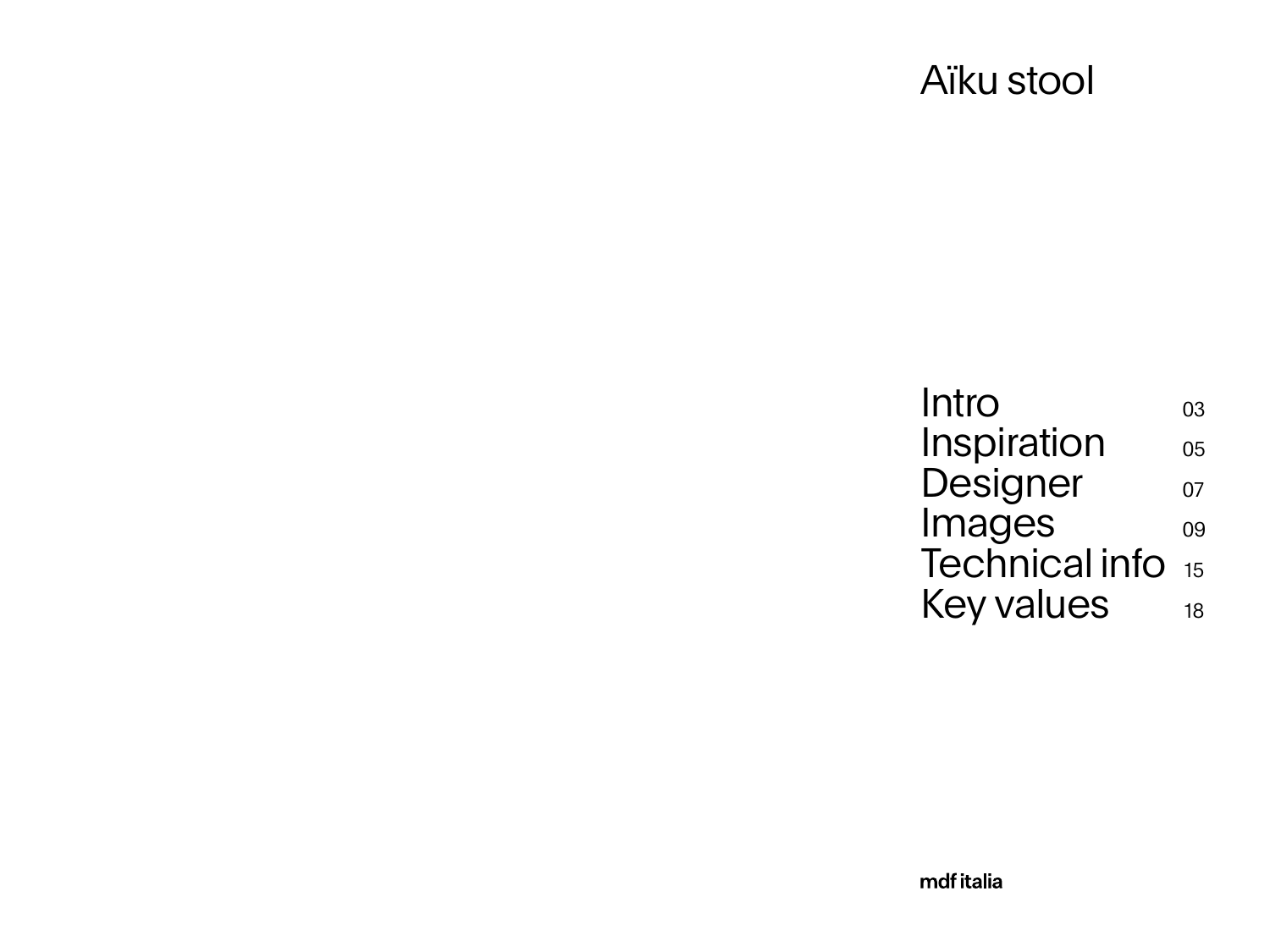#### Aïku stool Designed by Jean Marie Massaud

<span id="page-1-0"></span>

La famiglia di sedute Aïku, ispirata ai brevi e romantici componimenti poetici giapponesi (haiku), si amplia, proponendo anche la versione stool.

Lo sgabello Aïku, elegante, conviviale e cool, viene proposto con basamento in legno o con slitta. Quest'ultima versione è impilabile, il che rende lo stool straordinariamente performante, confermando la sua doppia natura, estetica e funzionale. La scocca viene proposta in tutte le opzioni disponibili per la seduta, inclusa la confortevole e avvolgente versione imbottita. Come la sedia, anche Aïku Stool è stato pensato per abitazioni, ristoranti – in particolare accanto a banconi di cucine, bar o aree conviviali – spazi collettivi.

Negli uffici è una soluzione ideale per le sempre più diffuse e veloci riunioni "in piedi" delle imprese 4.0, in spazi condivisi e un po' meno formali delle sale riunioni.

The Aïku chair collection, inspired to the short and romantic Japanese poems (haiku), extends and also includes stools.

Aïku stool – elegant, convivial and smart – comes either with wooden base or with sled. The latter is stackable, which makes the stool highly performing, thus confirming its double aesthetic and functional nature. The shell is offered in all of the versions available for the chair, including the comfortable and wrapping padded model. Like the chair, Aïku stool was conceived for homes, restaurants – in particular, is recommended next to kitchen counters, bars and get-together areas – and collective spaces.

In offices, Aïku stool is an ideal solution for the increasingly widespread habit of fast and standing meetings in 4.0 companies, in shared spaces, slightly less formal than meeting rooms.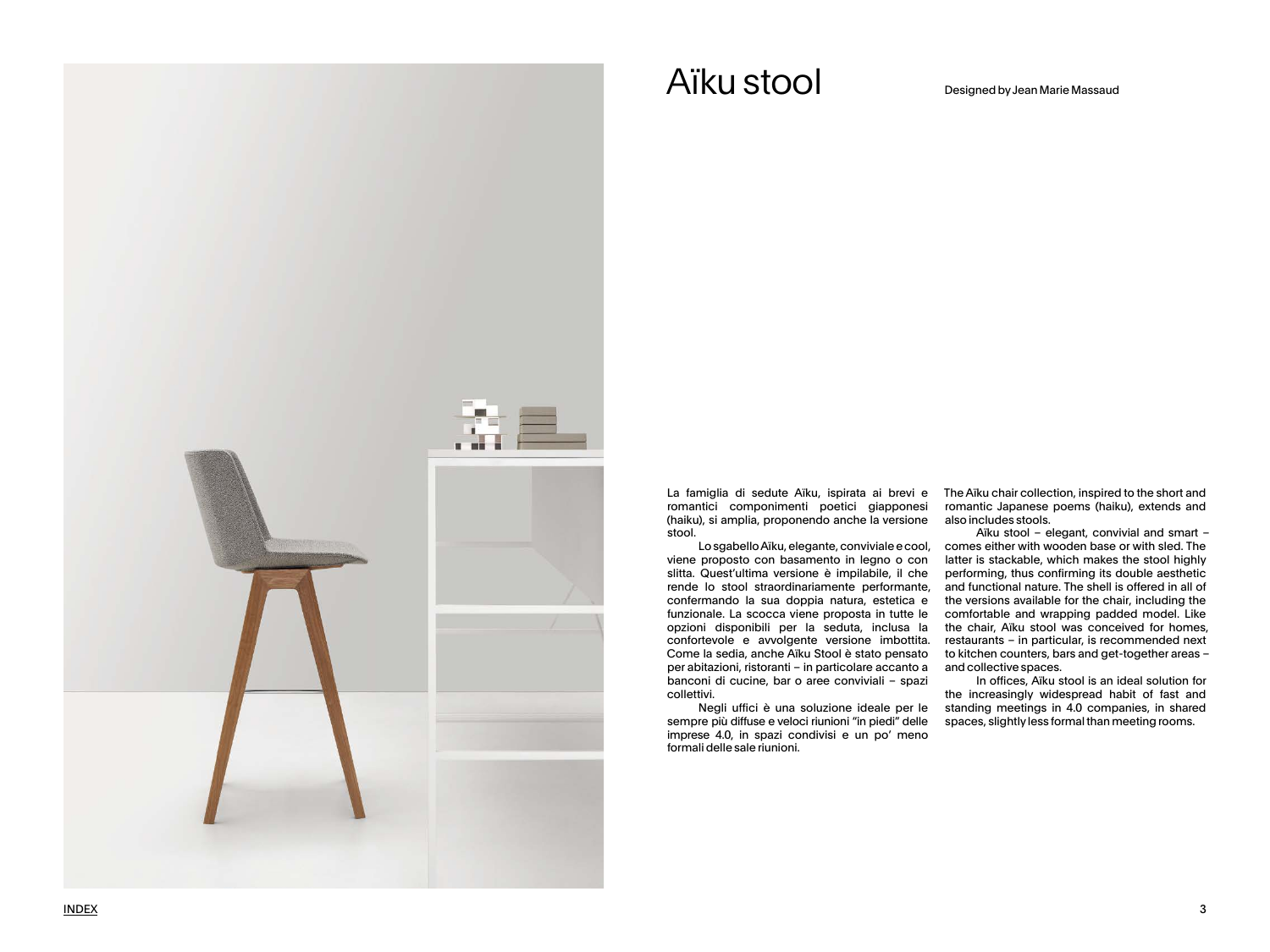#### **Inspirations**

<span id="page-2-0"></span>



# haiku(俳句)

AÏKU deriva dal termine giapponese haiku (俳句) e indica un breve componimento poetico generalmente composto da tre versi.

Splendide poesie che in poche parole racchiudono grandi significati, una poesia dai toni semplici che elimina fronzoli lessicali e congiunzioni traendo la sua forza dalle suggestioni; per l'estrema brevità richiede una grande sintesi di pensiero e d'immagine.

AÏKU comes from the Japanese word "haiku" (俳句) and it means a short poem generally composed of three verses.

Il significato e il suono di questa parola rivelano il concept del progetto, di conciliare i paradossi di usi e sensibilità. AÏKU sa essere radicale, ma allo stesso tempo una raffinata architettura pensata per ambienti domestici, uffici e collettività.

Wonderful poems that in a few words express remarkable meanings; a simple poem, with no lexical frills and conjunctions, taking its strength from suggestions. Due to its incredible shortness, it requires a considerable synthesis of thought and

image.

The meaning and the sound of this word reveal the project's concept, to reconcile the paradoxes of uses and sensitiveness. AÏKU can be radical, but at the same time is a refi ned architecture designed for domestic environments, as well as offices and public spaces.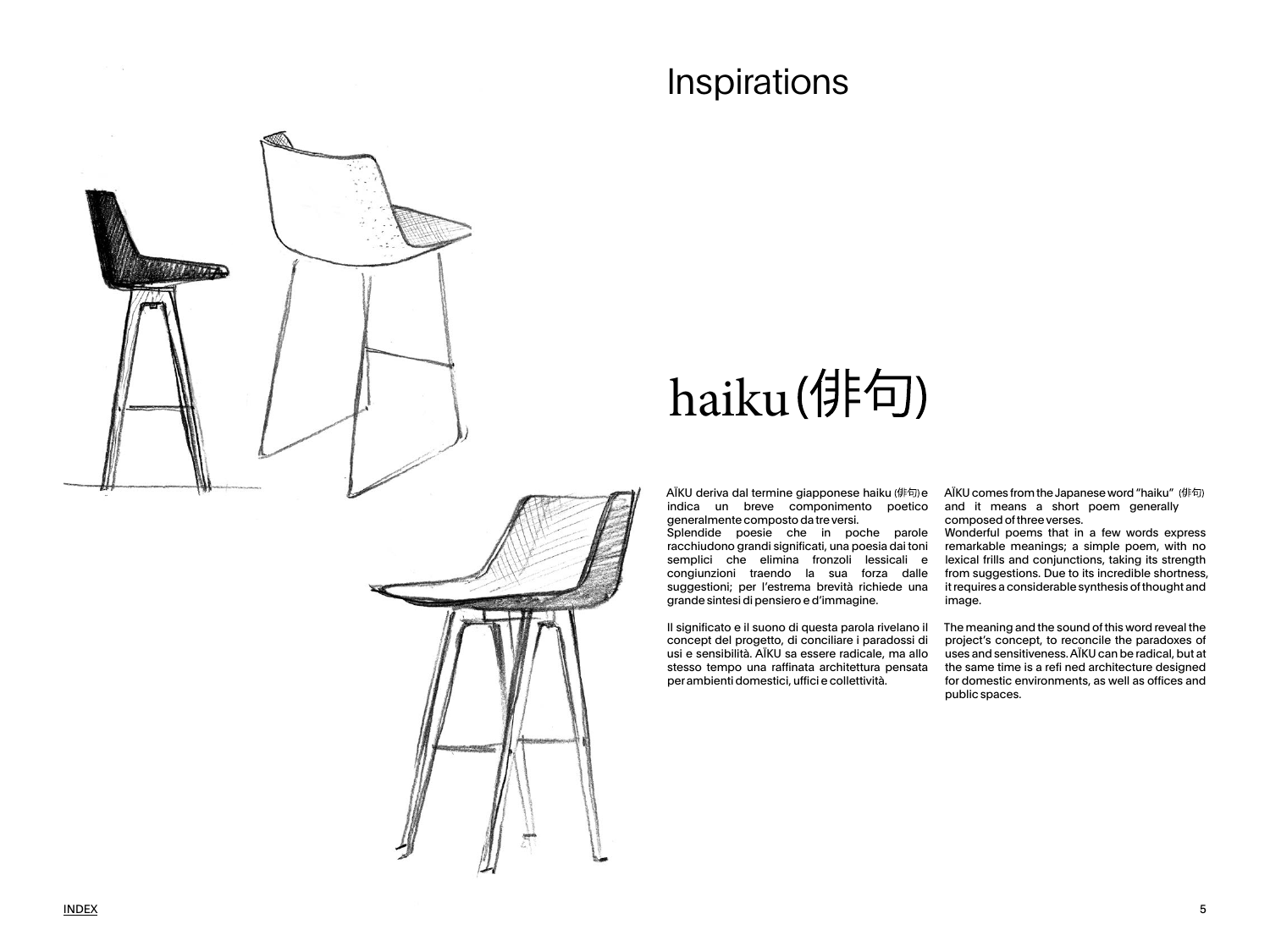<span id="page-3-0"></span>

#### Designer

Jean Marie Massaud si è diplomato all'ENSCI nel 1990 (scuola superiore nazionale di disegno industriale); dopo le sue prime intuizioni è alla ricerca di sintesi, riduzione e leggerezza. Affronta diversi aspetti del design: dal mobile, ai prodotti industriali, agli accessori.

Nel 2000 apre lo studio Massaud, ed estende la sua attività all'architettura e alla strategia dello sviluppo. Lavora alle produzioni più svariate tra cui ci sono collaborazioni con B&B Italia, Axor Hansgrohe, Lancome, Renault.

Obiettivo delle sue creazioni è di plasmare l'uomo e l'ambiente che lo circondano; questo inventore senza limiti adotta un andamento impegnato e politico e si sforza di fare di ogni progetto un'esperienza di vita e uno scenario economico che riconcili desiderio e responsabilità.

Jean Marie Massaud graduated at ENSCI in 1990 (National Institute of Industrial Design); after his first intuitions, he longed for synthesis, reduction and lightness. His interest concerned various aspects of design: from furniture to industrial products and accessories.

In 2000 he opened the studio Massaud and started to extend his activity to architecture and development strategy. He worked in the most varied sectors, from B&B Italia, Axor Hansgrohe, Lancome, to Renault.

With his creations he aims to shape man and the surrounding environment. This unlimited inventor is committed, also politically, and tries to turn any project into an experience of life and economic scenery where desire and responsibility come together.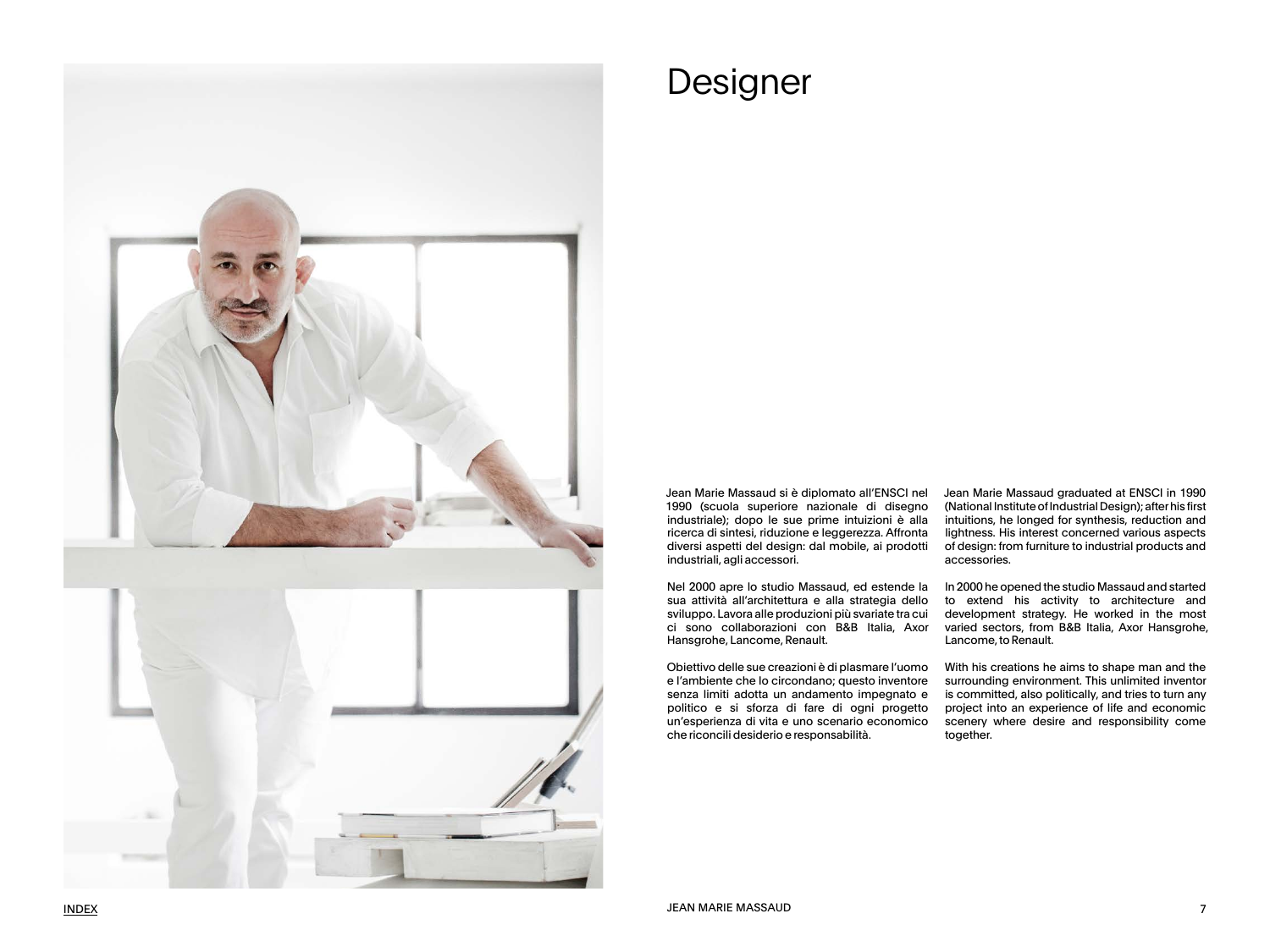<span id="page-4-0"></span>

Aïku Soft stool, versione con scocca imbottita. / Aïku Soft stool, padded shell version.

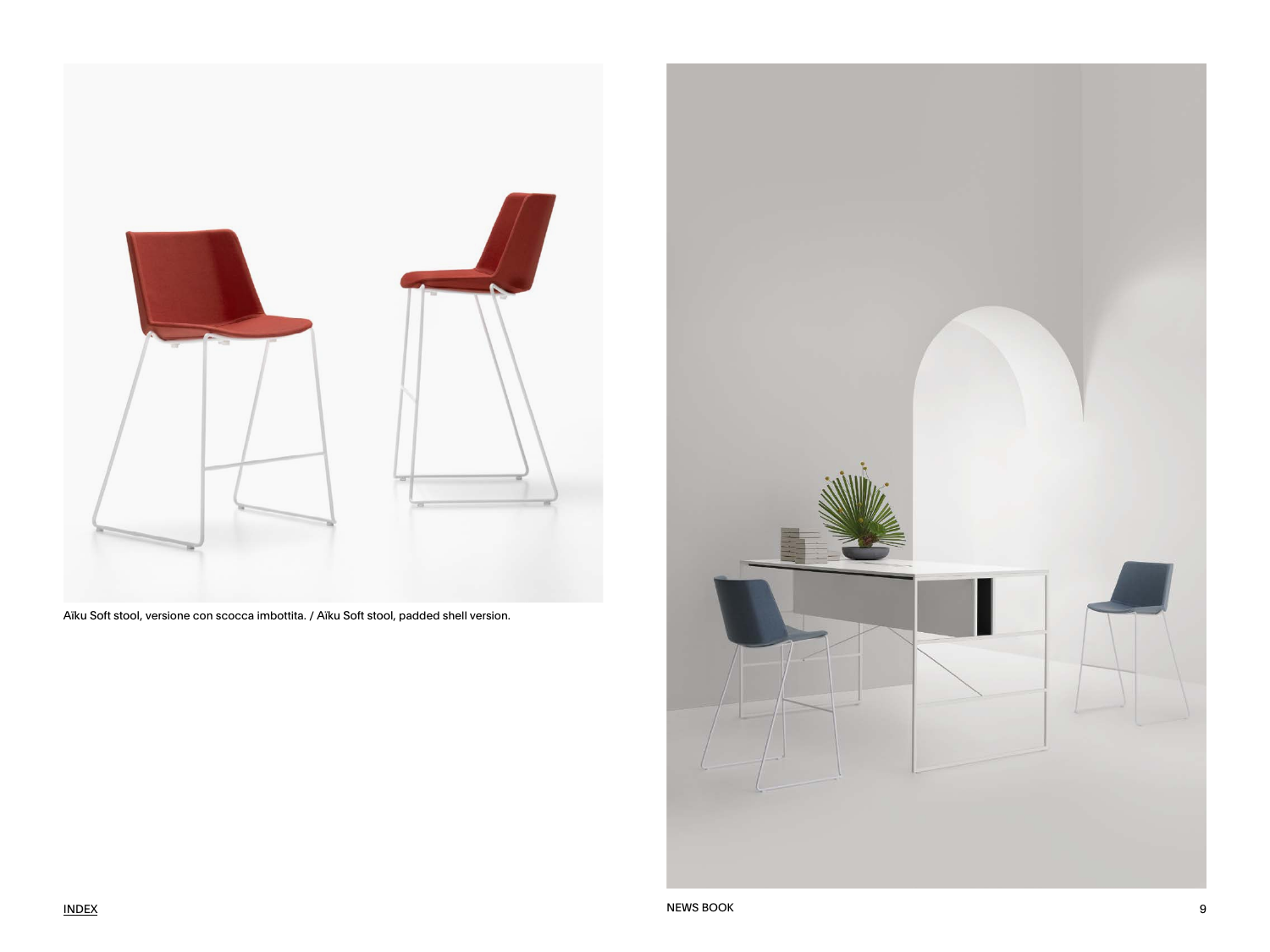

Base a slitta, seduta H64 e H76. / Sled base, seat H64 and H76. **Base a slitta e base 4 gambe legno, seduta H76**. / Sled base and 4-legged oak base, seat H76.

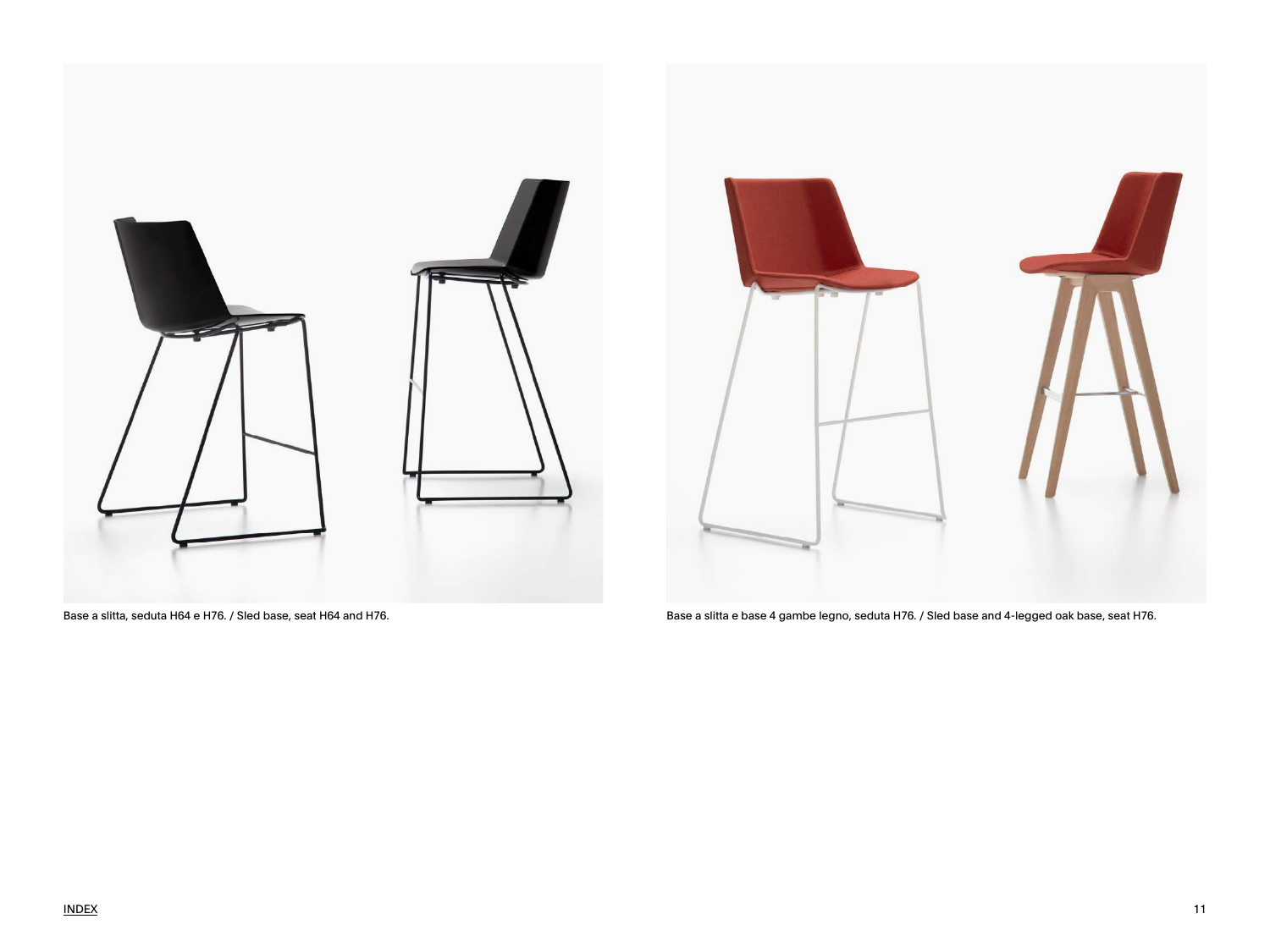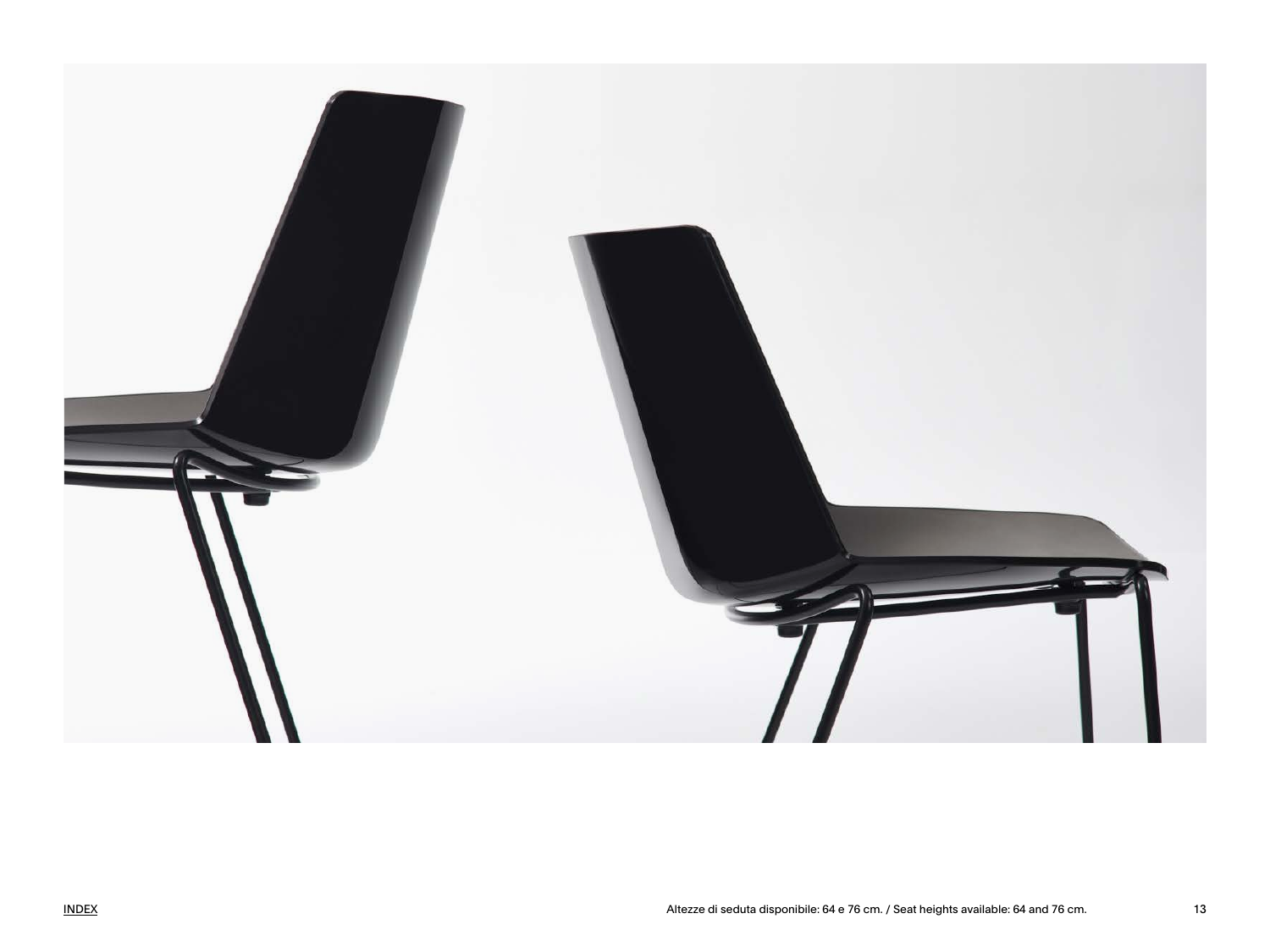[INDEX](#page-0-0) 15

Versions

and finishes







Scocca bicolore con duplice finitura: esterna lucida e interna con texture effetto "saffiano". / Two-colour shell with double finish: gloss outside and with matt "saffiano" effect inside.



Base

<span id="page-7-0"></span>





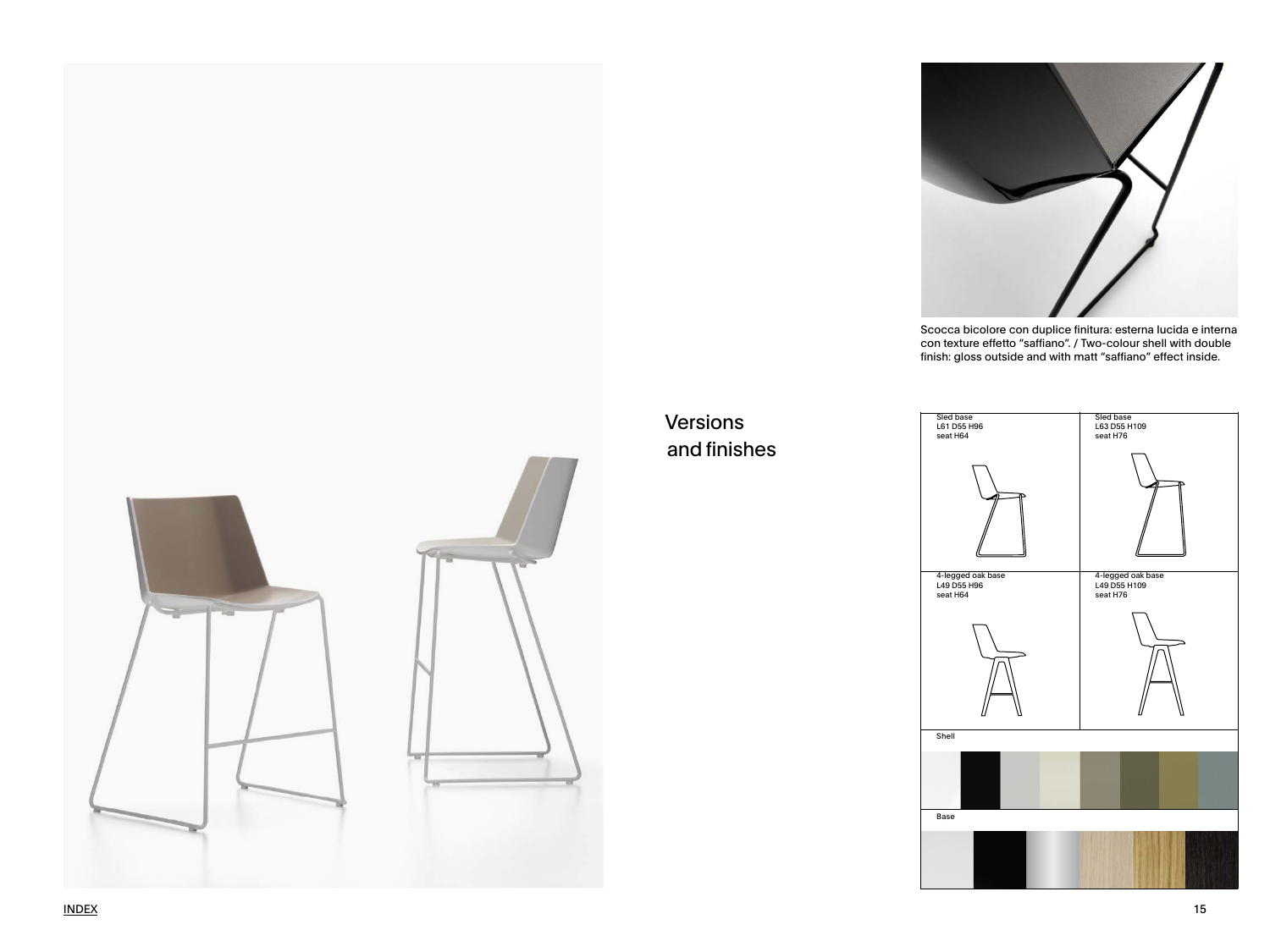

lucido bianco / azzurro carta da z. gloss white / sugar paper blue



lucido bianco / verde oliva gloss white / olive green



lucido bianco / grigio chiaro gloss white / light grey



lucido nero / grigio scuro gloss black / dark grey



lucido nero / verde militare gloss black / military green



lucido bianco / tortora gloss white /dove grey



Pad imbottito bianco Padded Pad in white colour



Pad imbottito nero Padded Pad in black colour